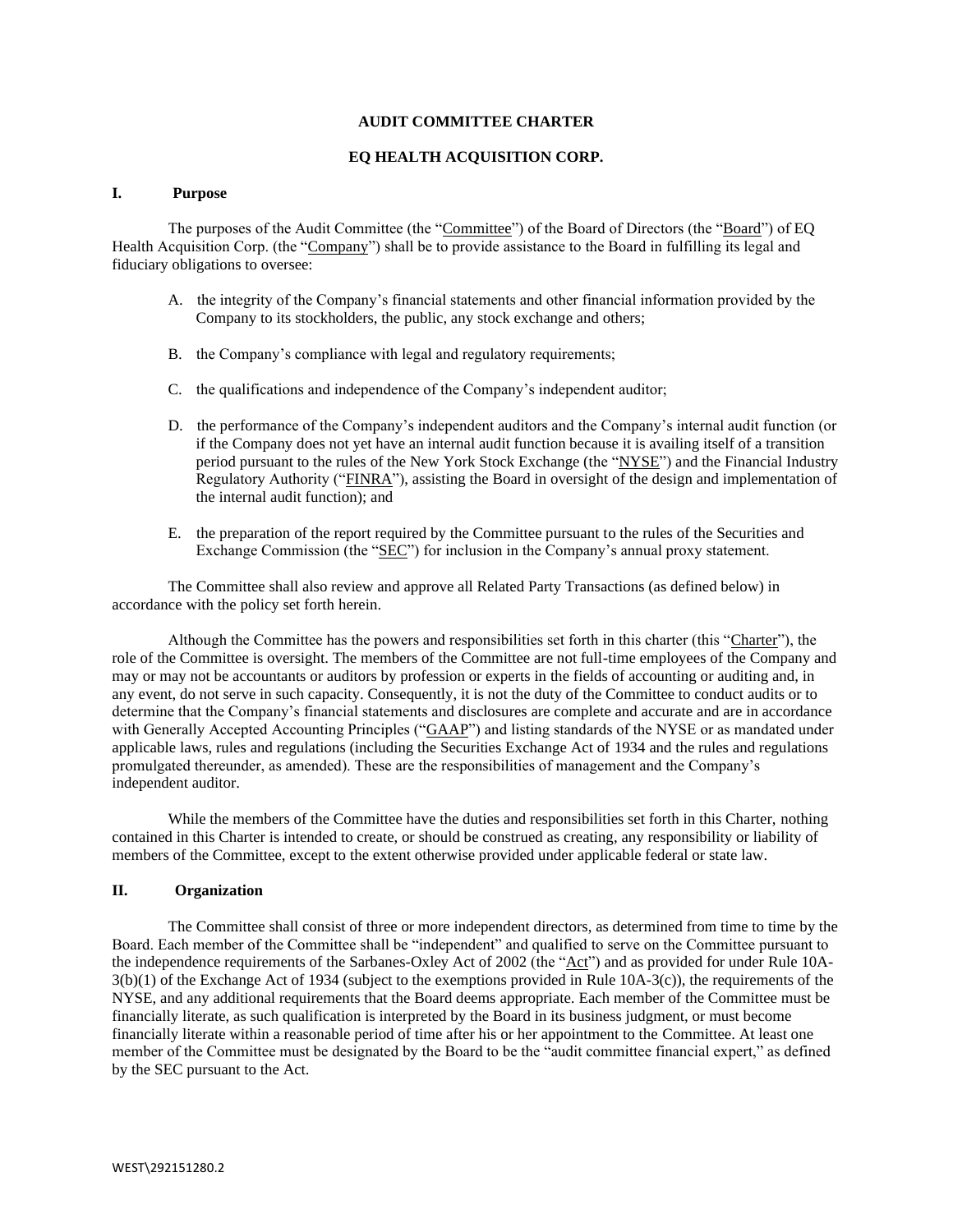The chairperson of the Committee shall be designated by the Board, provided that if the Board does not so designate a chairperson, the members of the Committee, by a majority vote, may designate a chairperson.

Any vacancy on the Committee shall be filled by majority vote of the Board. No member of the Committee shall be removed except by majority vote of the Board.

## **III. Meetings**

The Committee shall meet at least four times per year on a quarterly basis, or more frequently as required. The Committee, in its discretion, may ask members of management or others to attend its meetings (or portions thereof) and to provide pertinent information as necessary. The Committee shall also meet periodically with (i) management, (ii) the director of the Company's internal auditing department or other person responsible for the internal audit function, if any, and (iii) the Company's independent auditors, in each case to discuss any matters that the Committee or any of the above persons or firms believe warrant Committee attention.

A majority of the members of the Committee present in person or by means of a conference telephone or other communications equipment by means of which all persons participating in the meeting can hear each other shall constitute a quorum. If any member expects to participate in a Committee meeting by conference telephone call he or she shall so advise the chairperson and, whenever reasonably possible, such member shall be furnished with copies of financial statements, reports or other documents that will be discussed at the meeting so as to permit such member to fully engage in the discussions as if such member had attended the meeting in person.

The Committee shall maintain minutes of its meetings and records relating to those meetings and shall report regularly to the Board on its activities, as appropriate.

# **IV. Authority and Responsibilities**

In fulfilling its duties and responsibilities hereunder, the Committee will be entitled to rely reasonably on (a) the integrity of those persons within the Company and the professionals and experts (such as the Company's independent auditor) from whom it receives information, (b) the accuracy of the financial and other information provided to the Committee by such persons and (c) representations made by the Company's independent auditor as to any services provided by such firm to the Company.

The Committee's policies and procedures should remain flexible, so that it may be in a position to best address, react or respond to changing circumstances or conditions. The following duties and responsibilities are within the authority of the Committee and the Committee shall, consistent with and subject to applicable law and rules and regulations promulgated by the SEC, the NYSE, the FINRA or any other applicable regulatory authority:

#### A. Selection, Evaluation, and Oversight of the Independent Auditors

(a) Be directly responsible for the appointment, compensation, retention (including termination), scope and oversight of the work of any independent, registered public accounting firm engaged by the Company for the purpose of preparing or issuing an audit report or performing other audit, review or attest services for the Company, and resolution of any disagreements between management and any such firm regarding financial reporting, and each such firm must report directly to the Committee;

(b) Review and, in its sole discretion, approve in advance the Company's independent auditors' annual engagement letter, including the proposed fees contained therein, as well as all audit and, as provided in the Act and the SEC rules and regulations promulgated thereunder, all permitted non-audit engagements and relationships between the Company and such independent auditors (which approval should be made after receiving input from the Company's management, if desired). Approval of audit and permitted non-audit services will be made by the Committee or by one or more members of the Committee as shall be designated by the Committee/the chairperson of the Committee and the persons granting such approval shall report such approval to the Committee at the next scheduled meeting;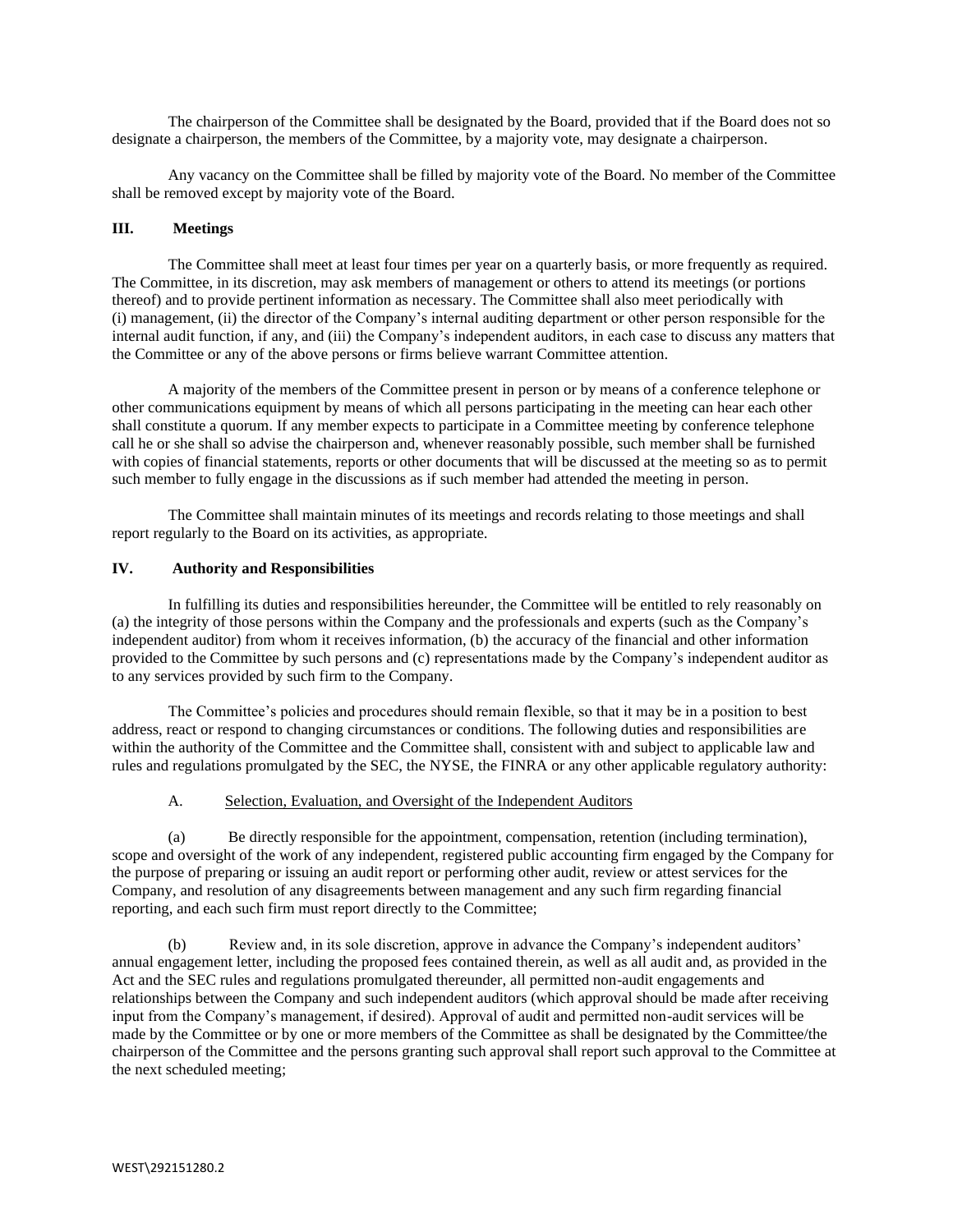(c) At least annually, evaluate the performance of the independent auditors, including the lead partner of the independent auditors, and, in its sole discretion (subject, if applicable, to stockholder ratification), make decisions regarding the replacement or termination of the independent auditors when circumstances warrant;

(d) At least annually, obtain and review a formal written report from the Company's independent auditor describing:

- i. the independent auditors' internal quality-control procedures;
- ii. any material issues raised by the most recent internal quality-control review, or peer review, or Public Company Accounting Oversight Board review or inspection, or by any inquiry or investigation by governmental or professional authorities, within the preceding five years, with respect to one or more independent audits carried out by the independent auditors, and any steps taken to deal with any such issues;
- iii. an assessment of the continued independence of the independent auditor, including all relationships and engagements that may be reasonably be thought to bear on the independence of the auditor, including those between the auditor and the Company;
- iv. the adequacy and effectiveness of the Company's accounting and internal control policies and procedures; and
- v. if applicable, the yearly report prepared by management, and attested to by the Company's independent auditors, assessing the effectiveness of the Company's internal control over financial reporting and stating management's responsibility for establishing and maintaining adequate internal control over financial reporting prior to its inclusion in the Company's Annual Report on Form 10-K;
- (e) Evaluate the independence of the Company's independent auditors by, among other things:
	- i. Confirming with the independent auditors that the audit partner rotation requirements contained in the Act and the rules and regulations promulgated by the SEC thereunder have been complied with;
	- ii. actively engaging in a dialogue with the Company's independent auditors with respect to any disclosed relationships or services that may impact the objectivity and independence of the auditors;
	- iii. setting clear hiring policies for employees or former employees of the Company's independent auditors;
	- iv. taking, or recommending that the Board take, appropriate action to oversee the independence of the Company's independent auditors;
	- v. monitoring compliance by the Company of the employee conflict of interest requirements contained in the Act and the rules and regulations promulgated by the SEC thereunder; and
	- vi. engaging in a dialogue with the independent auditors to confirm that audit partner's compensation is consistent with applicable SEC rules;
- B. Oversight of Annual Audit and Quarterly Reviews

(a) Review and discuss with the independent auditors their annual audit plan, including the timing and scope of audit activities, and monitor such plan's progress and results during the year;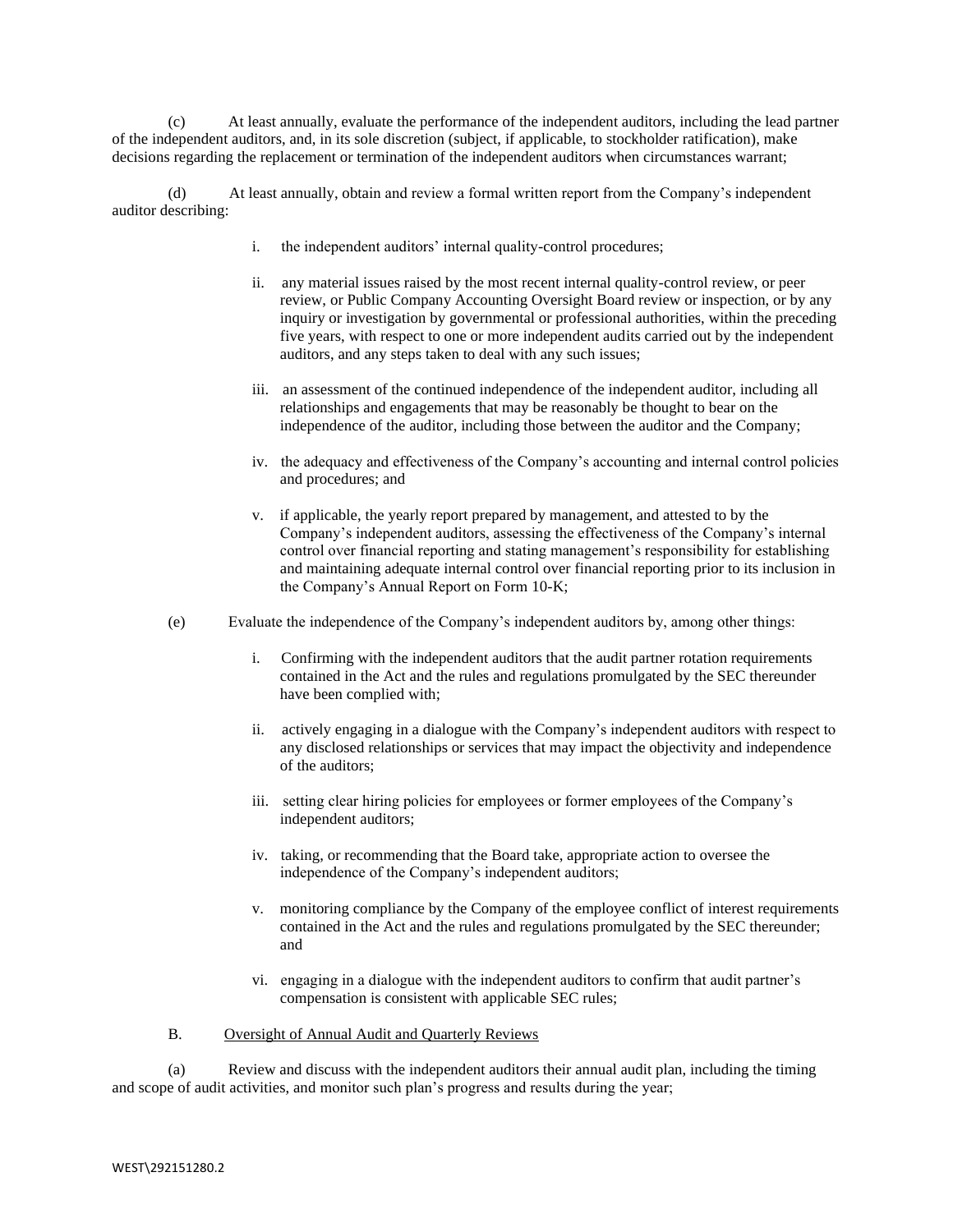(b) Review with management and the Company's independent auditors the following information which is required to be reported by the independent auditor:

- i. all critical accounting policies and practices to be used;
- ii. all alternative treatments of financial information that have been discussed by the independent auditors and management, ramifications of the use of such alternative disclosures and treatments and the treatment preferred by the independent auditors;
- iii. all other material written communications between the independent auditors and management, such as any management letter and any schedule of unadjusted differences; and
- iv. any material financial arrangements of the Company which do not appear on the financial statements of the Company;

(c) Review with management, the Company's independent auditors and, if appropriate, the director of the Company's internal auditing department, if any, the following:

- i. any major issues regarding accounting principles and financial statement presentations, including any significant changes in the Company's selection or application of accounting principles;
- ii. any major issues and any analyses prepared by management and/or the independent auditors setting forth significant financial reporting issues and judgments made in connection with the preparation of the financial statements, including analyses of the effects of alternative GAAP methods on the financial statements;
- iii. the effect of regulatory and accounting initiatives, as well as off-balance sheet structures, on the financial statements of the Company; and
- iv. the type and presentation of information to be included in earnings, press releases as well as review of any financial information and earnings guidance provided to analysts or rating agencies;

(d) Review with management, the Company's independent auditors and, if appropriate, the director of the Company's internal auditing department, if any, the Company's annual audited financial statements and quarterly financial statements, including the Company's specific disclosures under "Management's Discussion and Analysis of Financial Condition and Results of Operations" in its Quarterly Reports on Form 10-Q and Annual Reports on Form 10-K, and any major issues related thereto;

(e) Resolve all disagreements between the Company's independent auditors and management regarding financial reporting;

(f) Review on a regular basis with the Company's independent auditors any problems or difficulties encountered by the independent auditors in the course of any audit work, including management's response with respect thereto, any restrictions on the scope of the independent auditor's activities or on access to requested information, and any significant disagreements with management. In connection therewith, the Committee should review with the independent auditors the following:

- i. any accounting adjustments that were noted or proposed by the independent auditors but were rejected by management (as immaterial or otherwise);
- ii. any communications between the audit team and the independent auditor's national office respecting auditing or accounting issues presented by the engagement; and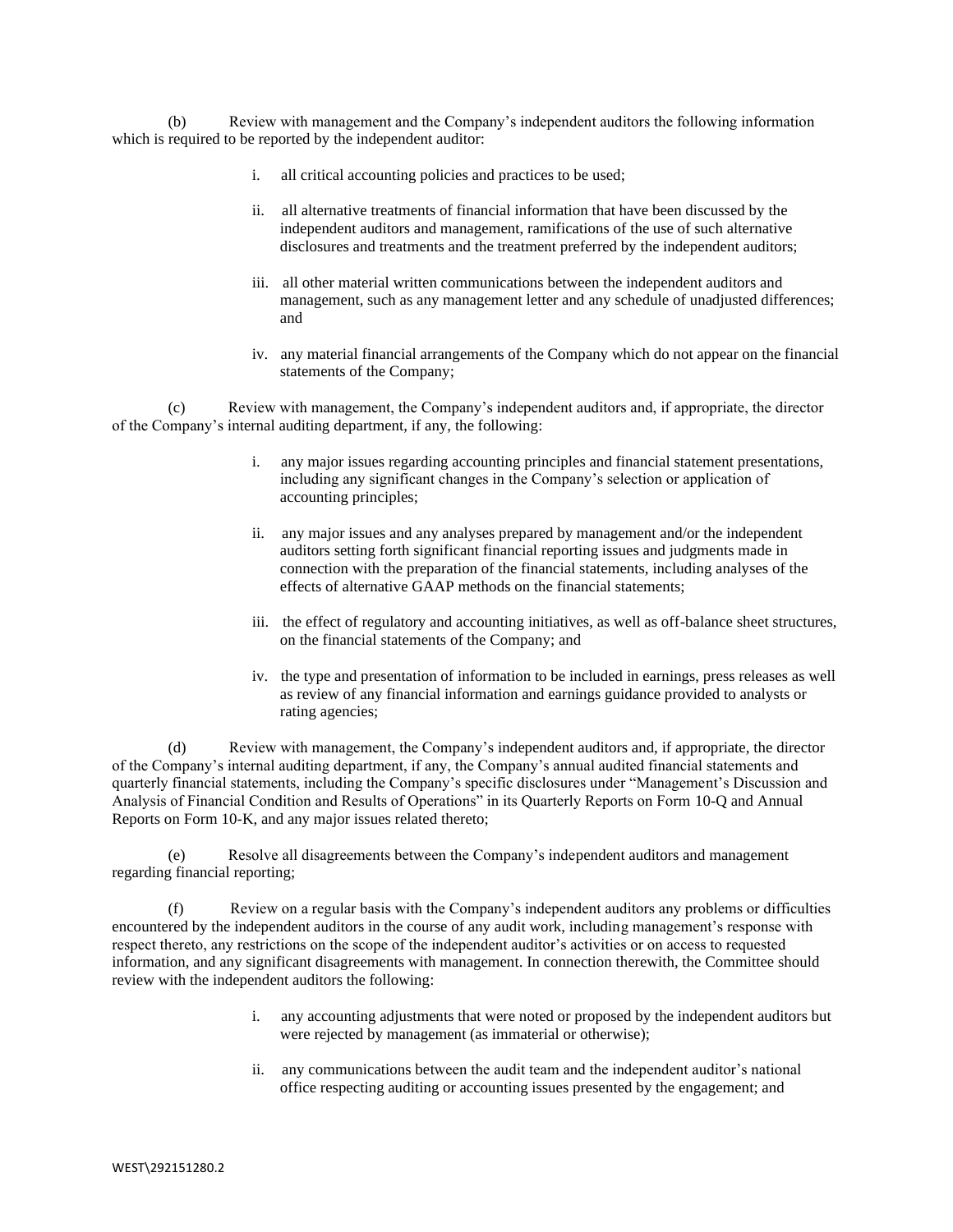iii. any "management" or "internal control" letter issued, or proposed to be issued, by the independent auditors to the Company;

# C. Oversight of Financial Reporting Process and Internal Controls

(a) Review the adequacy and effectiveness of the Company's accounting and internal control policies and procedures on a regular basis, including the responsibilities, budget, compensation and staffing of the Company's internal audit function, through inquiry and discussions with the Company's independent auditors, management and director of the Company's internal auditing department, if any;

(b) Review, if applicable, the yearly report prepared by management, and attested to by the Company's independent auditors, assessing the effectiveness of the Company's internal control over financial reporting and stating management's responsibility for establishing and maintaining adequate internal control over financial reporting prior to its inclusion in the Company's Annual Report on Form 10-K;

Review the Committee's level of involvement and interaction with the Company's internal audit function, including the Committee's line of authority and role in appointing and compensating employees in the internal audit function;

(d) Periodically, review the following with management, including the Chief Executive Officer and the Chief Financial Officer, and the Company's independent auditors:

- i. all significant deficiencies and material weaknesses in the design or operation of internal control over financial reporting which are reasonably likely to adversely affect the Company's ability to record, process, summarize and report financial information; and
- ii. any fraud, whether or not material, that involves management or other employees who have a significant role in the Company's internal control over financial reporting;

(e) Discuss guidelines and policies governing the process by which senior management of the Company assess and manage the Company's exposure to risk, as well as the Company's major financial risk exposures and the steps management has taken to monitor and control such exposures;

(f) Review with management the progress and results of all internal audit projects, and, when deemed necessary or appropriate by the Committee, assign additional internal audit projects to appropriate personnel;

Review with management the Company's administrative, operational and accounting internal controls, including any special audit steps adopted in light of the discovery of material control deficiencies;

(h) Receive periodic reports from the Company's independent auditors, management and director of the Company's internal auditing department, if any, to assess the impact on the Company of significant accounting or financial reporting developments that may have a bearing on the Company;

(i) Review and discuss with the independent auditors the results of the year-end audit of the Company, including any comments or recommendations of the Company's independent auditors and, based on such review and discussions and on such other considerations as it determines appropriate, recommend to the Board whether the Company's financial statements should be included in the Annual Report on Form 10-K;

(j) Establish and maintain free and open means of communication between and among the Committee, the Company's independent auditors and management, including providing such parties with appropriate opportunities to meet separately and privately with the Committee on a periodic basis;

(k) Review the type and presentation of information to be included in the Company's earnings press releases (especially the use of "pro forma" or "adjusted" information not prepared in compliance with GAAP), as well as financial information and earnings guidance provided by the Company to analysts and rating agencies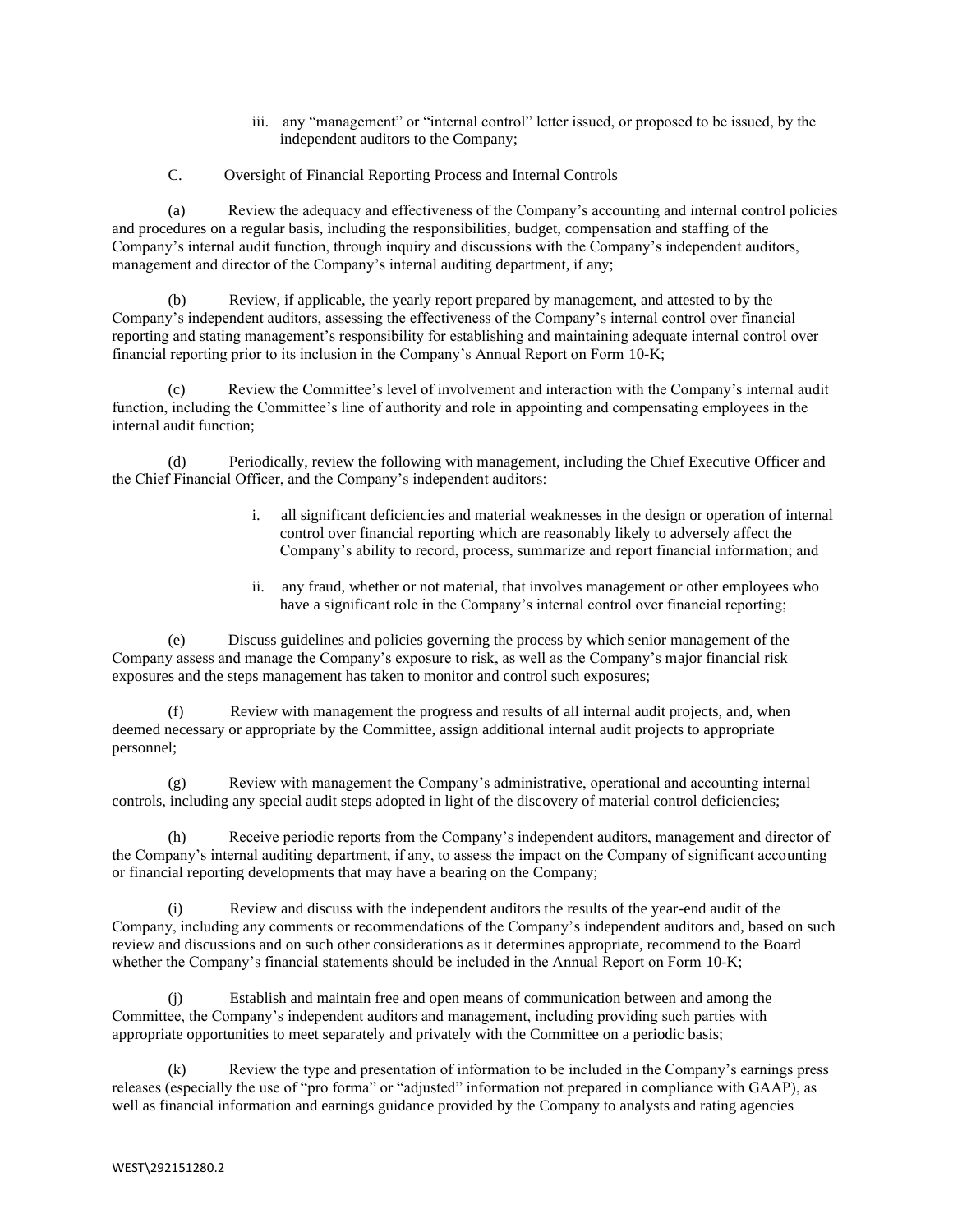(which review may be done generally (i.e., discussion of the types of information to be disclosed and type of presentations to be made), and the Committee need not discuss in advance each earnings release or each instance in which the Company may provide earnings guidance);

## D. Additional Duties

(a) Establish and implement policies and procedures for the Committee's review and approval or disapproval of proposed transactions or courses of dealings with respect to which executive officers or directors or members of their immediate families have an interest (including all transactions required to be disclosed by Item 404(a) of Regulation S-K);

(b) Meet periodically with outside counsel when appropriate, to review legal and regulatory matters, including (i) any matters that may have a material impact on the financial statements of the Company and (ii) any matters involving potential or ongoing material violations of law or breaches of fiduciary duty by the Company or any of its directors, officers, employees, or agents or breaches of fiduciary duty to the Company;

(c) Prepare the report required by the rules of the SEC to be included in the Company's annual proxy statement;

(d) Review the Company's policies relating to the ethical handling of conflicts of interest and review past or proposed transactions between the Company and members of management as well as policies and procedures with respect to officers' expense accounts and perquisites, including the use of corporate assets. The Committee shall consider the results of any review of these policies and procedures by the Company's independent auditors;

(e) Review and approve in advance any services provided by the Company's independent auditors to the Company's executive officers or members of their immediate family;

(f) Review the Company's program to monitor compliance with the Company's Code of Business Conduct and Ethics (the "Code");

(g) Establish procedures for (i) the receipt, retention and treatment of complaints received by the Company regarding accounting, internal accounting controls or auditing matters, and (ii) the confidential, anonymous submission by employees of the Company of concerns regarding questionable accounting or auditing matters;

(h) Establish procedures for the receipt, retention and treatment of reports of evidence of a material violation made by attorneys appearing and practicing before the SEC in the representation of the Company or any of its subsidiaries, or reports made by the Company's Chief Executive Officer in relation thereto;

(i) Approve reimbursement of expenses incurred by management in connection with certain activities conducted on the Company's behalf, such as identifying potential target businesses;

(j) Secure independent expert advice to the extent the Committee determines it to be appropriate, including retaining, with or without Board approval, independent counsel, accountants, consultants or others, to assist the Committee in fulfilling its duties and responsibilities, the cost of such independent expert advisors to be borne by the Company;

(k) Review and assess the adequacy of this Charter on an annual basis;

(l) Report regularly to the Board on its activities, as appropriate (in connection therewith, the Committee should review with the Board any issues that arise with respect to the quality or integrity of the Company's financial statements, the Company's compliance with legal or regulatory requirements, the performance and independence of the Company's independent auditors, or the performance of the internal audit function);

(m) Perform such additional activities, and consider such other matters, within the scope of its responsibilities, as the Committee or the Board deems necessary or appropriate;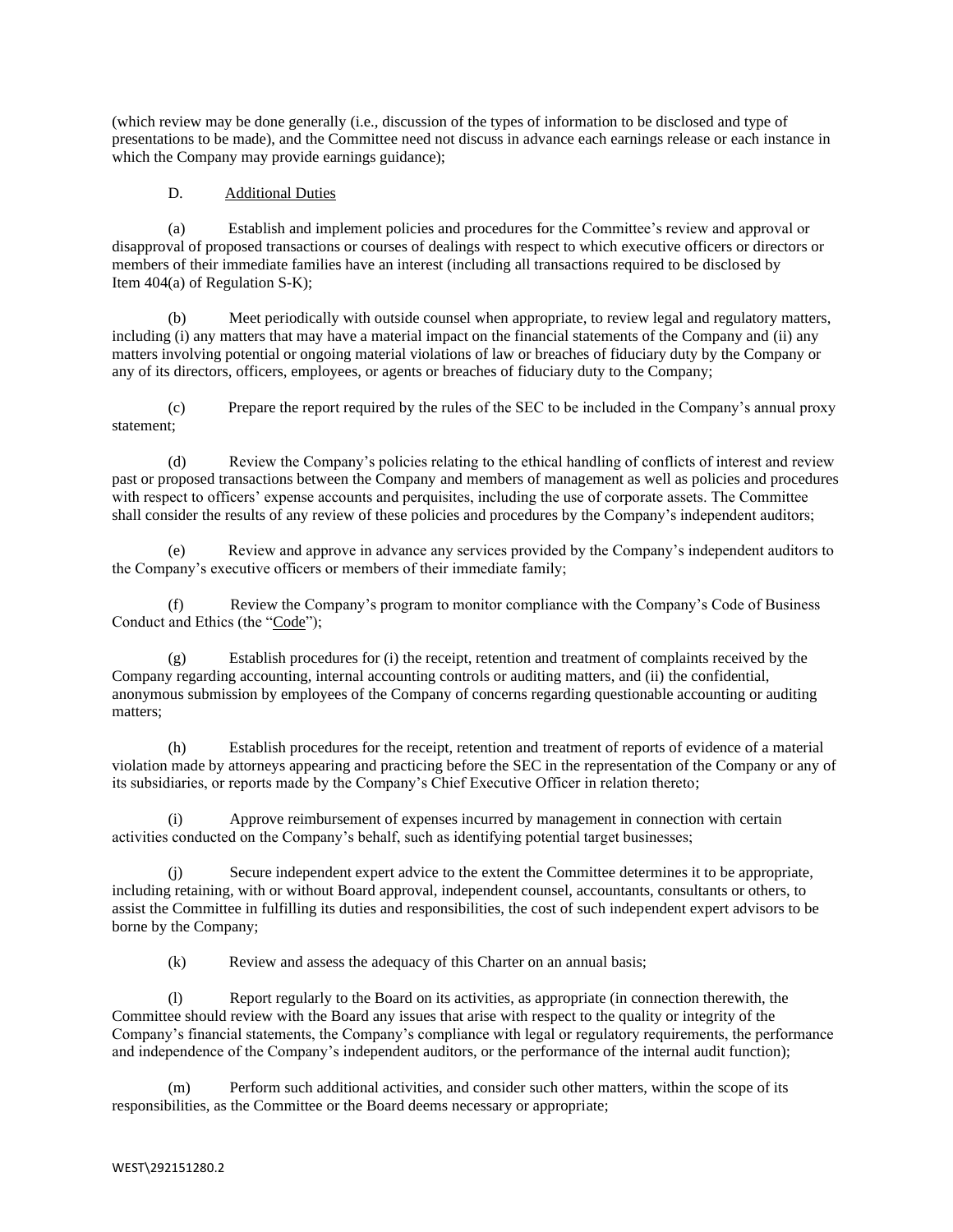(n) Review, on a quarterly basis, all payments that were made by the Company to EQ Health Sponsor Group, LLC, a Delaware limited liability company, the Company's officers and directors or any of their respective affiliates;

(o) Review with management, the independent auditors, and legal advisors, as appropriate, any legal, regulatory or compliance matters, including any correspondence with regulators or government agencies and any employee complaints or published reports that raise material issues regarding the Company's financial statements or accounting policies and any significant changes in accounting standards or rules promulgated by the Financial Accounting Standards Board, the SEC or other regulatory authorities;

(p) Review and approve (i) any amendment to or waiver from the Code and (ii) any public disclosure made regarding such amendment or waiver and advise the Board with respect to the Company's policies and procedures regarding compliance with the Code; and

(q) Review and approve all Related Party Transactions in accordance with the policy set forth herein.

### **V. Related Party Transactions Policy**

# A. Definitions

A "Related Party Transaction" is any transaction directly or indirectly involving any Related Party that would need to be disclosed under Item 404(a) of Regulation S-K. Under Item 404(a), the Company is required to disclose any transaction occurring since the beginning of the Company's last fiscal year, or any currently proposed transaction, involving the Company where the amount involved exceeds \$120,000, and in which any Related Party had, has or will have a direct or indirect material interest. "Related Party Transaction" also includes any material amendment or modification to an existing Related Party Transaction.

"Related Party" means any of the following:

- a director (which term when used herein includes any director nominee) of the Company;
- an executive officer of the Company;
- a person known by the Company to be the beneficial owner of more than 5% of the Company's common stock; or
- a person known by the Company to be an immediate family member of any of the foregoing.

"Immediate family member" means a child, stepchild, parent, stepparent, spouse, sibling, mother-in-law, father-in-law, son-in-law, daughter-in-law, brother-in-law, or sister-in-law of such director, executive officer, nominee for director or beneficial owner, and any person (other than a tenant or employee) sharing the household of such director, executive officer, nominee for director or beneficial owner.

### B. Identification of Potential Related Party Transactions

Each of the Company's directors and executive officers shall promptly inform the chairperson of the Committee of any potential Related Party Transactions. In addition, each such director and executive officer shall complete a questionnaire on an annual basis designed to elicit information about any potential Related Party Transactions.

Any potential Related Party Transactions that are brought to the Committee's attention shall be analyzed by the Committee, in consultation with outside counsel or members of management, as appropriate, to determine whether the transaction or relationship does, in fact, constitute a Related Party Transaction requiring compliance with this policy.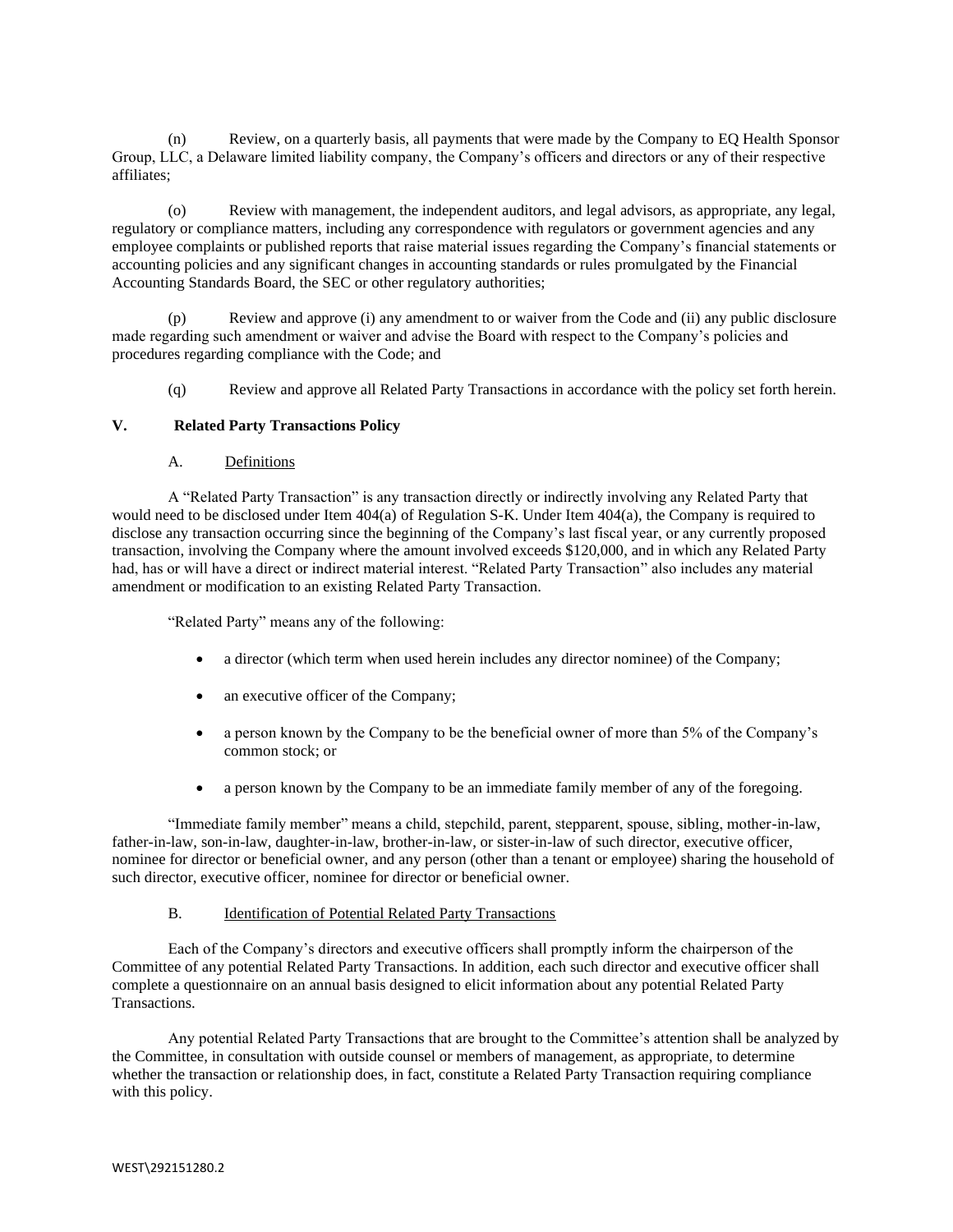# C. Review and Approval of Related Party Transactions

At each of its meetings, the Committee shall be provided with the details of each new, existing or proposed Related Party Transaction, including the terms of the transaction, any contractual restrictions that the Company has already committed to, the business purpose of the transaction, and the benefits to the Company and to the relevant Related Party. In determining whether to approve a Related Party Transaction, the Committee shall consider, among other factors, the following factors to the extent relevant to the Related Party Transaction:

- whether the terms of the Related Party Transaction are fair to the Company and on the same basis as would apply if the transaction did not involve a Related Party;
- whether there are business reasons for the Company to enter into the Related Party Transaction;
- whether the Related Party Transaction would impair the independence of an outside director;
- whether the Related Party Transaction would present an improper conflict of interest for any director or executive officer of the Company, taking into account the size of the transaction, the overall financial position of the director, executive officer or Related Party, the direct or indirect nature of the director's, executive officer's or Related Party's interest in the transaction and the ongoing nature of any proposed relationship, and any other factors the Committee deems relevant; and
- any pre-existing contractual obligations.

Any member of the Committee who has an interest in the transaction under discussion shall abstain from voting on the approval of the Related Party Transaction, but may, if so requested by the chairperson of the Committee, participate in some or all of the Committee's discussions of the Related Party Transaction. Upon completion of its review of the transaction, the Committee may determine to permit or to prohibit the Related Party Transaction. An affirmative vote of a majority of the members of the Committee present at a meeting at which a quorum is present will be required in order to approve a Related Party Transaction. Without a meeting, the unanimous written consent of all of the members of the Committee will be required to approve a Related Party Transaction.

A Related Party Transaction entered into without pre-approval of the Committee shall not be deemed to violate this policy, or be invalid or unenforceable, so long as the transaction is brought to the Committee as promptly as reasonably practical after it is entered into or after it becomes reasonably apparent that the transaction is covered by this policy.

## **VI. Reporting**

The Committee shall, on an annual basis and in coordination with the Nominating and Corporate Governance Committee, evaluate its own performance. The evaluation shall address all matters that the Committee considers relevant to its performance, including a review and assessment of the adequacy of this Charter, and shall be conducted in such manner as the Committee deems appropriate.

The Committee should present to the Board its conclusions with respect to the above matters, including its review of the adequacy, performance, and continued independence of the independent auditors, and its views on whether there should be a regular rotation of the independent auditors.

The Committee shall deliver to the Board a report, which may be oral, setting forth the results of its evaluation, including any recommended amendments to this Charter.

## **VII. Resources**